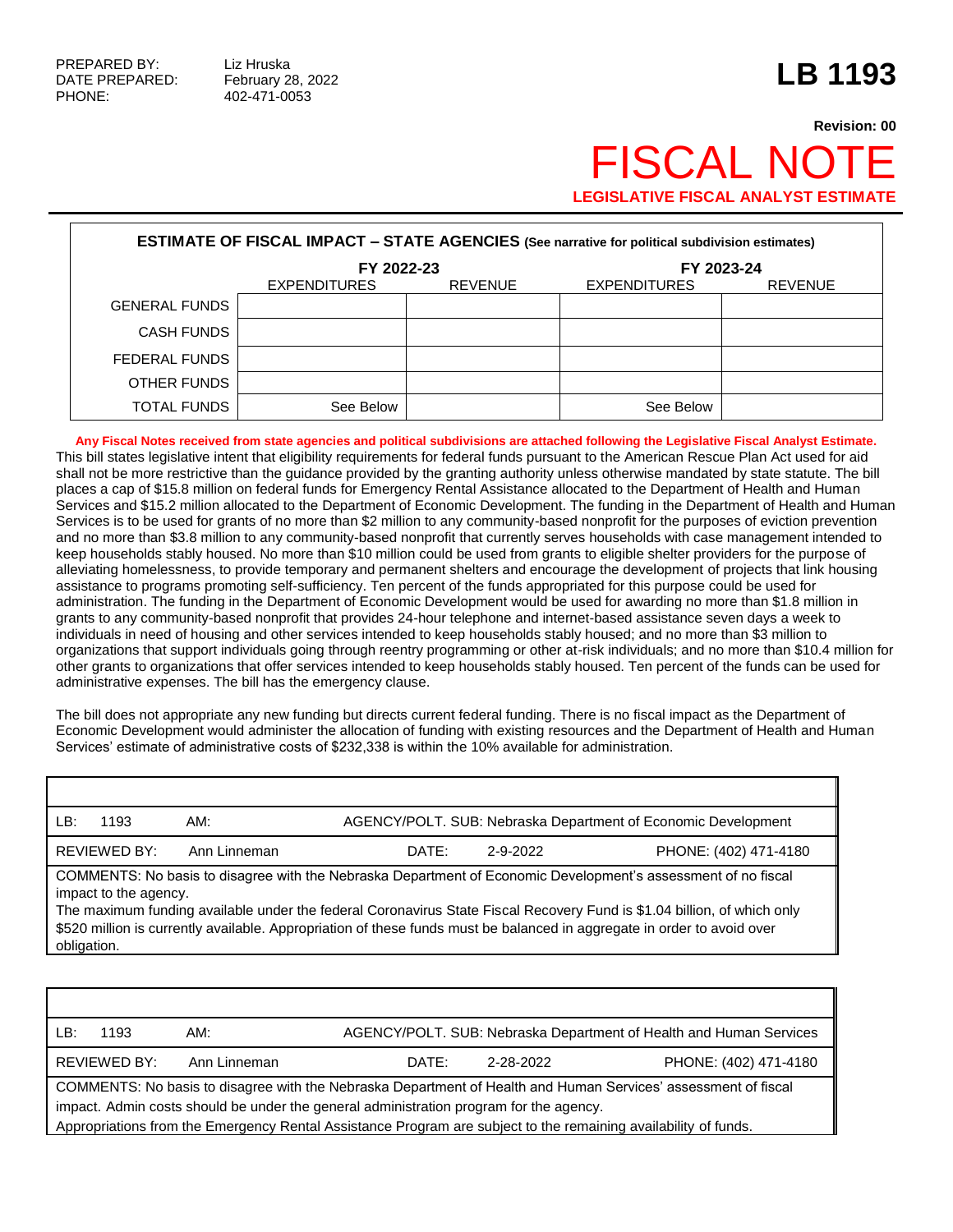**Please complete ALL (5) blanks in the first three lines. 2022**

| LB(1)<br>1193                                               |                |                                                                   | <b>FISCAL NOTE</b>        |  |  |
|-------------------------------------------------------------|----------------|-------------------------------------------------------------------|---------------------------|--|--|
| State Agency OR Political Subdivision Name: (2)             |                | Nebraska Department of Economic Development                       |                           |  |  |
| Prepared by: (3) Dave Dearmont Date Prepared: (4) 2/16/2022 |                |                                                                   | Phone: $(5)$ 402-471-3777 |  |  |
|                                                             |                | <b>ESTIMATE PROVIDED BY STATE AGENCY OR POLITICAL SUBDIVISION</b> |                           |  |  |
|                                                             | FY 2022-23     |                                                                   | FY 2023-24                |  |  |
| <b>EXPENDITURES</b>                                         | <b>REVENUE</b> | <b>EXPENDITURES</b>                                               | <b>REVENUE</b>            |  |  |
| <b>GENERAL FUNDS</b>                                        |                |                                                                   |                           |  |  |
| <b>CASH FUNDS</b>                                           |                |                                                                   |                           |  |  |
| <b>FEDERAL FUNDS</b>                                        |                |                                                                   |                           |  |  |
| <b>OTHER FUNDS</b>                                          |                |                                                                   |                           |  |  |
| <b>TOTAL FUNDS</b>                                          |                |                                                                   |                           |  |  |
|                                                             |                |                                                                   |                           |  |  |

**Explanation of Estimate:**

LB1193 would limit any appropriations to DED for Program 601 from federal funds allocated pursuant to the American Rescue Plan Act of 2021, sec. 3201, Emergency Rental Assistance to \$15.2 million. The bill would also set maximum total expenditure limits of certain programs as follows. The total amount of grants awarded to any community-based nonprofit that provides service via telephone on a twenty-four-hour basis, seven days per week, and via Internet to individuals in need of housing and other services intended to help keep households stably housed cannot exceed \$1.8 million. The total amount of grants awarded to organizations that support individuals going through reentry programming or other at-risk individuals cannot exceed \$3 million. The total amount of grants awarded to organizations that offer services intended to help keep households stably housed cannot exceed \$10.4 million. Total expenditures for administrative expenses from funds appropriated for these purposes cannot exceed 10% of the appropriated funds.

LB1193 only creates limitations on appropriations to be funded from federal funds allocated to the State of Nebraska pursuant to the federal American Rescue Plan Act of 2021's Emergency Rental Assistance Program. As written, LB1193 does not seek to appropriate any specific amounts of funds, nor does it create any additional responsibilities for DED. Therefore, DED assumes that there would be no impact on DED's operations or staffing due to LB1193.

| <b>Personal Services:</b> |       |                                     | <b>BREAKDOWN BY MAJOR OBJECTS OF EXPENDITURE</b> |                                |
|---------------------------|-------|-------------------------------------|--------------------------------------------------|--------------------------------|
| <b>POSITION TITLE</b>     | 22-23 | <b>NUMBER OF POSITIONS</b><br>23-24 | 2022-23<br><b>EXPENDITURES</b>                   | 2023-24<br><b>EXPENDITURES</b> |
|                           |       |                                     |                                                  |                                |
|                           |       |                                     |                                                  |                                |
|                           |       |                                     |                                                  |                                |
|                           |       |                                     |                                                  |                                |
|                           |       |                                     |                                                  |                                |
|                           |       |                                     |                                                  |                                |
|                           |       |                                     |                                                  |                                |
|                           |       |                                     |                                                  |                                |